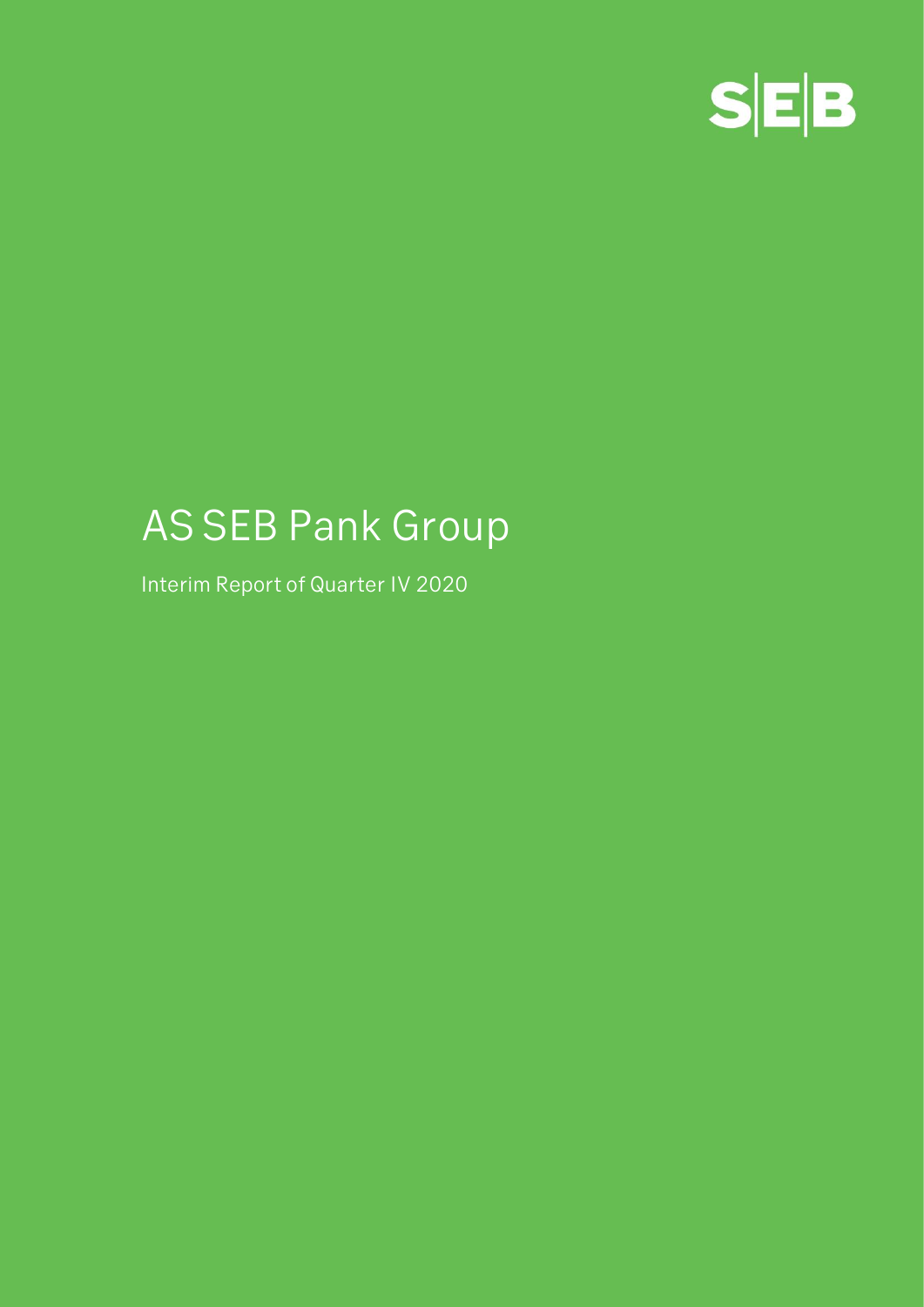## **Introduction - general information**

**1. Credit institution**

**Company name AS SEB Pank Registered in Republic of Estonia Registry date 08/12/1995 Phone +372 6 655 100 Fax +372 6 655 102 SWIFT EEUHEE2X e-mail info@seb.ee Internet homepage http://www.seb.ee** 

**Address Tornimäe Str. 2, Tallinn 15010, Estonia Registry code 10004252 (Estonian Commercial Register)**

**2. Auditor**

**Reporting date 31/12/2020**

**Audit company Ernst & Young Baltic AS Registry code 10877299 (Estonian Commercial Register) Address Rävala 4, 10143 Tallinn, Estonia**

**Reporting period 1 January 2020 - 31 December 2020 Reporting currency Euro (EUR), millions**

**3. General information**

**The 100% owner of AS SEB Pank is the publicly traded parent company Skandinaviska Enskilda Banken AB (publ), which is the parent company of SEB Group, a Nordic provider of financial services with a long history. SEB Group is a leading Nordic financial services group. SEB Group has around 15,000 employees.** 

**SEB is the bank of choice for large corporations and financial institutions in Sweden and holds a forefront position in providing corporate services in Norway, Denmark, Finland and the United Kingdom. SEB provides universal banking services in Sweden, Estonia, Latvia and Lithuania. In Germany, the operations have a strong focus on corporate and investment banking based on a full-service offering to corporations, institutional customers and internationally operating real estate investors. SEB is well positioned to serve corporate customers from the Nordic countries, the United Kingdom and Germany around the globe, with offices in international financial centres such as New York and London, in Asia via offices in Shanghai, Beijing, Hong Kong and Singapore. AS SEB Pank is an Estonian financial group belonging to SEB Group, which provides services to private persons, companies, and the public sector.**

**4. Basis for preparation**

**Skandinaviska Enskilda Banken AB (publ), the parent company of AS SEB Pank, publishes interim reports for SEB Group on web page www.sebgroup.com/ir. The present AS SEB Pank Group interim report is not audited.**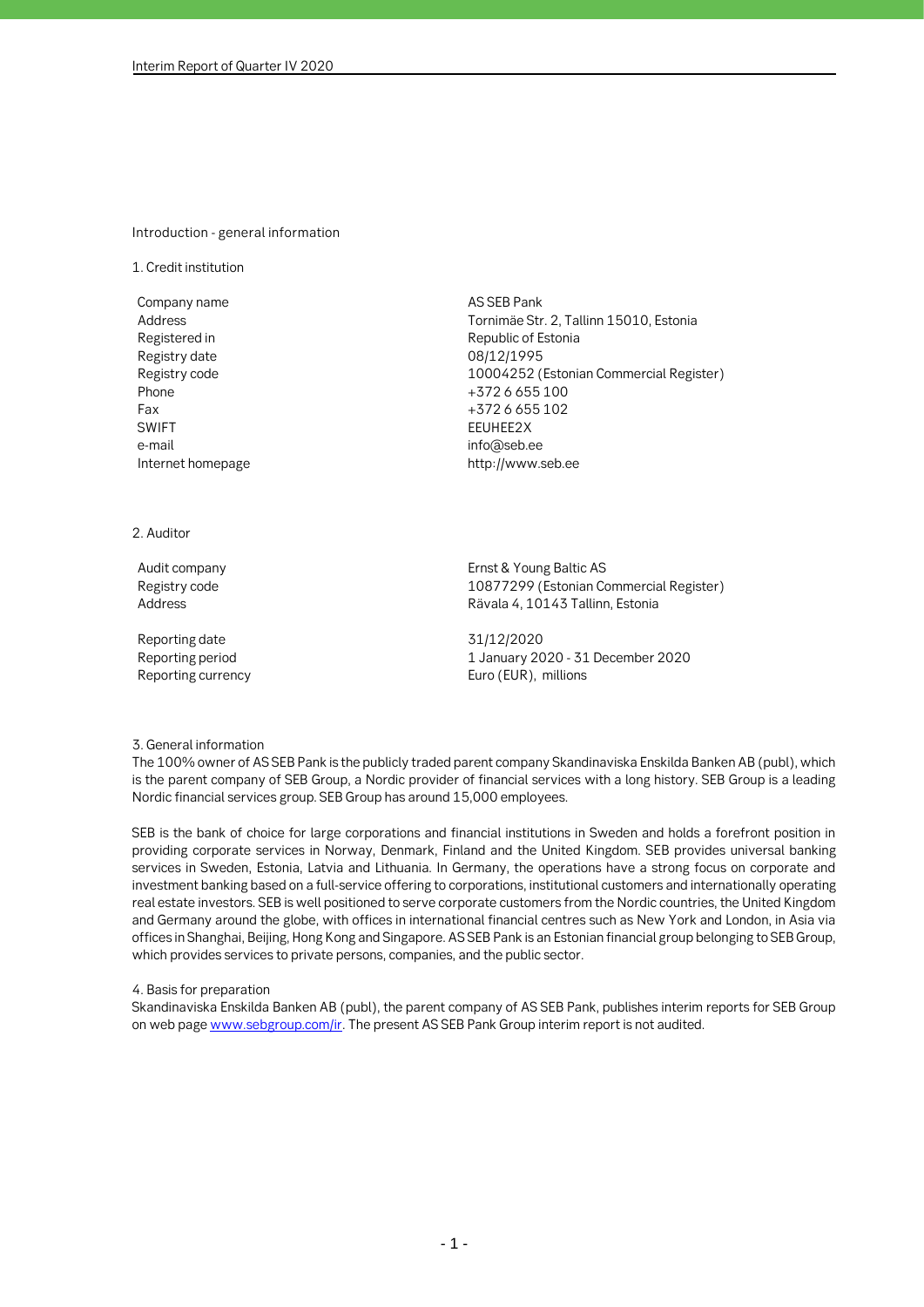## **SEB Estonia focused on new financing, grace periods, and green products in 2020**

**SEB adapted well to the difficult situation in 2020. The keywords of this active year were securing new financing, assisting clients in payment difficulties, and developing sustainable banking products.**

## **1.5 billion euros in new loans**

**Last year, SEB financed new projects worth more than one billion euros for companies and nearly half a billion euros for private clients. Despite the economic downturn, clients' loan demand remained at a good level, indicating that at every stage of the economic cycle there are households and companies that can and want to invest in their development.**

## **Grace periods for 2,900 clients**

**In the first half of the year, supporting clients in payment difficulties was extremely important. Last year, a total of 2,400 private clients and 500 companies needed grace periods, but today almost all clients have restored their solvency and returned to normal life. However, there are a number of sectors, such as tourism, that still need support. Credit quality remained at a high level throughout the year, meaning that no increase in arrears is foreseen.**

## **Deposits of private persons and companies grew by 18 percent**

**Due to the restrictions caused by the corona crisis, there were almost half as many office visits last year, and instead we provided loan or investment advice via video calls or solved the client's problems through other digital channels. The activity of clients remained high, especially when growing buffers. Due to the uncertain times, the clients increased their deposits last year. The deposits of private clients in SEB grew by 13 percent over the year and the deposits of business clients by as much as 23 percent.**

## **Development of sustainable products**

**As innovations, SEB introduced a number of green products last year, from bank cards made of environmentally friendly materials to financing electric cars, as well as funding companies' sustainable projects with green loans. Activities related to environmental protection will continue to be important in the coming years, and we believe that they are become a driving force for growth. We offer our private and business clients assistance and support to ensure that the green turn would be economically successful for them and that Estonia would restore its growth in a new quality. In addition to the innovation centre located in Tallinn, we also opened a similar centre in Tartu last year to help entrepreneurs reshape their business models, with the aim of growing their business quickly and sustainably.**

#### **Revenues stable, expenses slightly increasing**

**The operating revenue of SEB in 2020 amounted to 174.8 million euros (173.6 million euros in 2019) and the operating expenditure 62.5 million euros (59.9 million euros in 2019). The increase in expenditure is due to one-off expenses, increased wage and IT costs, as well as the bank's increased attention to employee health. As of last year, all SEB employees have additional health insurance in addition to the occupational pension. SEB was also named the most desirable employer in Estonia, which we are very pleased about.**

## **SEB Estonia's profit for 2020 amounting to 87.4 million euros**

**SEB's profit last year was mostly influenced by the increase in reserves in case of loan losses should increase. Last year, we increased reserves by 11 million euros, while in 2019 we reduced loan loss provisions by 3.8 million euros. The reason why loan loss provisions have increased lies in the need to be prepared for the unexpected, although the credit quality itself has remained steadily good.**

**Due to the increase in reserves, the bank's profit last year decreased by 13 percent and the units of SEB Estonia ended 2020 with the profit of 87.4 million euros. In 2019, the profit of the units of SEB Estonia was 100.7 million euros.**

**Thanks to strong financial results, extremely high capitalisation, and steadily good credit quality, the supervisory authorities allowed SEB to continue with its current dividend policy, and SEB Pank paid 100 million euros in dividends last year. In 2020, SEB paid 14 million euros in income tax (17 million euros in the same period of 2019).**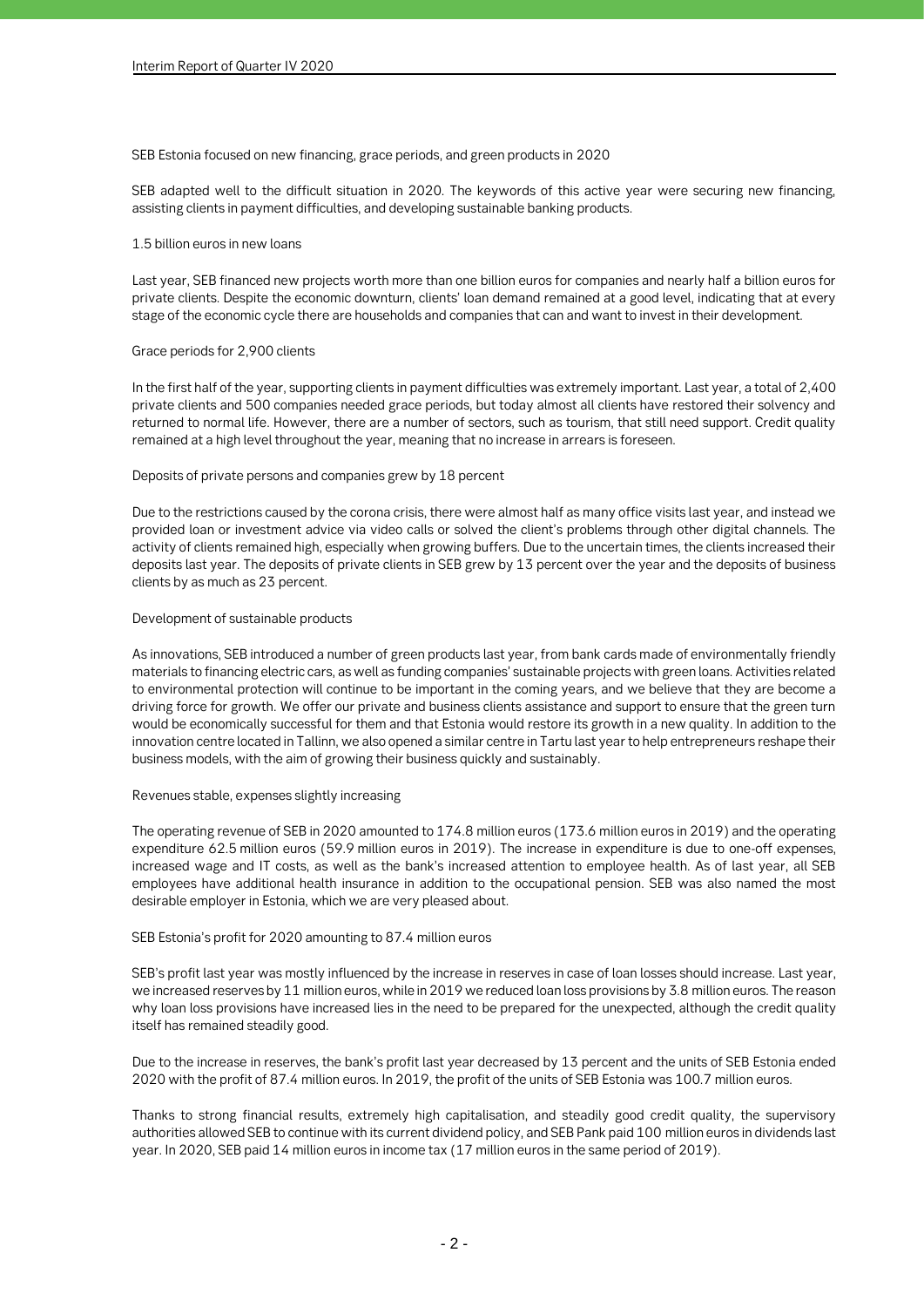## **Consolidated financial statements**

## **1. Consolidated income statement**

**(millions of EUR)**

| 2019<br>2020<br>12 months<br>QIV<br>12 months<br>QIV<br>117.0<br>29.3<br>112.4<br>29.0<br>Net interest income<br>47.5<br>12.2<br>50.7<br>12.9<br>Net fee and commission income<br>9.7<br>3.1<br>10.1<br>2.8<br>Net financial income<br>0.0<br>0.1<br>0.0<br>0.0<br>Dividends<br>0.0<br>0.2<br>0.0<br>0.0<br>Profit and loss from investments in associates<br>$-0.1$<br>0.3<br>0.4<br>0.3<br>Other operating income<br>$-2.7$<br>0.6<br>0.4<br>$-3.8$<br>Net other income<br>174.8<br>44.4<br>45.0<br>173.6<br>Total operating income<br>$-43.6$<br>$-11.8$<br>$-42.0$<br>$-10.5$<br>Personnel expenses<br>$-7.4$<br>$-7.8$<br>$-1.3$<br>Depreciation, amortization and impairment of tangible and intangible<br>$-1.9$<br>assets<br>$-11.1$<br>$-3.6$<br>$-10.5$<br>$-2.8$<br>Other expenses<br>$-62.5$<br>$-59.9$<br>$-15.2$<br>$-16.7$<br>Total operating expenses<br>112.3<br>27.7<br>29.8<br>113.7<br>Profit before credit losses<br>$-11.0$<br>$-2.6$<br>3.8<br>1.0<br>Net expected credit losses<br>101.3<br>25.1<br>117.5<br>30.8<br>Profit before income tax<br>$-13.9$<br>$-4.8$<br>$-16.8$<br>$-6.7$<br>Income tax expense<br>20.3<br>24.1<br>87.4<br>100.7<br>Net profit for the year | Restated (Note 1) |  |  |  |
|---------------------------------------------------------------------------------------------------------------------------------------------------------------------------------------------------------------------------------------------------------------------------------------------------------------------------------------------------------------------------------------------------------------------------------------------------------------------------------------------------------------------------------------------------------------------------------------------------------------------------------------------------------------------------------------------------------------------------------------------------------------------------------------------------------------------------------------------------------------------------------------------------------------------------------------------------------------------------------------------------------------------------------------------------------------------------------------------------------------------------------------------------------------------------------------------------|-------------------|--|--|--|
|                                                                                                                                                                                                                                                                                                                                                                                                                                                                                                                                                                                                                                                                                                                                                                                                                                                                                                                                                                                                                                                                                                                                                                                                   |                   |  |  |  |
|                                                                                                                                                                                                                                                                                                                                                                                                                                                                                                                                                                                                                                                                                                                                                                                                                                                                                                                                                                                                                                                                                                                                                                                                   |                   |  |  |  |
|                                                                                                                                                                                                                                                                                                                                                                                                                                                                                                                                                                                                                                                                                                                                                                                                                                                                                                                                                                                                                                                                                                                                                                                                   |                   |  |  |  |
|                                                                                                                                                                                                                                                                                                                                                                                                                                                                                                                                                                                                                                                                                                                                                                                                                                                                                                                                                                                                                                                                                                                                                                                                   |                   |  |  |  |
|                                                                                                                                                                                                                                                                                                                                                                                                                                                                                                                                                                                                                                                                                                                                                                                                                                                                                                                                                                                                                                                                                                                                                                                                   |                   |  |  |  |
|                                                                                                                                                                                                                                                                                                                                                                                                                                                                                                                                                                                                                                                                                                                                                                                                                                                                                                                                                                                                                                                                                                                                                                                                   |                   |  |  |  |
|                                                                                                                                                                                                                                                                                                                                                                                                                                                                                                                                                                                                                                                                                                                                                                                                                                                                                                                                                                                                                                                                                                                                                                                                   |                   |  |  |  |
|                                                                                                                                                                                                                                                                                                                                                                                                                                                                                                                                                                                                                                                                                                                                                                                                                                                                                                                                                                                                                                                                                                                                                                                                   |                   |  |  |  |
|                                                                                                                                                                                                                                                                                                                                                                                                                                                                                                                                                                                                                                                                                                                                                                                                                                                                                                                                                                                                                                                                                                                                                                                                   |                   |  |  |  |
|                                                                                                                                                                                                                                                                                                                                                                                                                                                                                                                                                                                                                                                                                                                                                                                                                                                                                                                                                                                                                                                                                                                                                                                                   |                   |  |  |  |
|                                                                                                                                                                                                                                                                                                                                                                                                                                                                                                                                                                                                                                                                                                                                                                                                                                                                                                                                                                                                                                                                                                                                                                                                   |                   |  |  |  |
|                                                                                                                                                                                                                                                                                                                                                                                                                                                                                                                                                                                                                                                                                                                                                                                                                                                                                                                                                                                                                                                                                                                                                                                                   |                   |  |  |  |
|                                                                                                                                                                                                                                                                                                                                                                                                                                                                                                                                                                                                                                                                                                                                                                                                                                                                                                                                                                                                                                                                                                                                                                                                   |                   |  |  |  |
|                                                                                                                                                                                                                                                                                                                                                                                                                                                                                                                                                                                                                                                                                                                                                                                                                                                                                                                                                                                                                                                                                                                                                                                                   |                   |  |  |  |
|                                                                                                                                                                                                                                                                                                                                                                                                                                                                                                                                                                                                                                                                                                                                                                                                                                                                                                                                                                                                                                                                                                                                                                                                   |                   |  |  |  |
|                                                                                                                                                                                                                                                                                                                                                                                                                                                                                                                                                                                                                                                                                                                                                                                                                                                                                                                                                                                                                                                                                                                                                                                                   |                   |  |  |  |
|                                                                                                                                                                                                                                                                                                                                                                                                                                                                                                                                                                                                                                                                                                                                                                                                                                                                                                                                                                                                                                                                                                                                                                                                   |                   |  |  |  |
|                                                                                                                                                                                                                                                                                                                                                                                                                                                                                                                                                                                                                                                                                                                                                                                                                                                                                                                                                                                                                                                                                                                                                                                                   |                   |  |  |  |
|                                                                                                                                                                                                                                                                                                                                                                                                                                                                                                                                                                                                                                                                                                                                                                                                                                                                                                                                                                                                                                                                                                                                                                                                   |                   |  |  |  |

# **2. Consolidated statement of comprehensive income (millions of EUR)**

|                                         | Restated (Note 1) |      |           |      |
|-----------------------------------------|-------------------|------|-----------|------|
|                                         | 2020<br>2019      |      |           |      |
|                                         | 12 months         | QIV  | 12 months | Q IV |
| Net profit for the year                 | 87.4              | 20.3 | 100.7     | 24.1 |
| Other comprehensive income for the year |                   |      |           |      |
| Total comprehensive income for the year | 87.4              | 20.3 | 100.7     | 24.1 |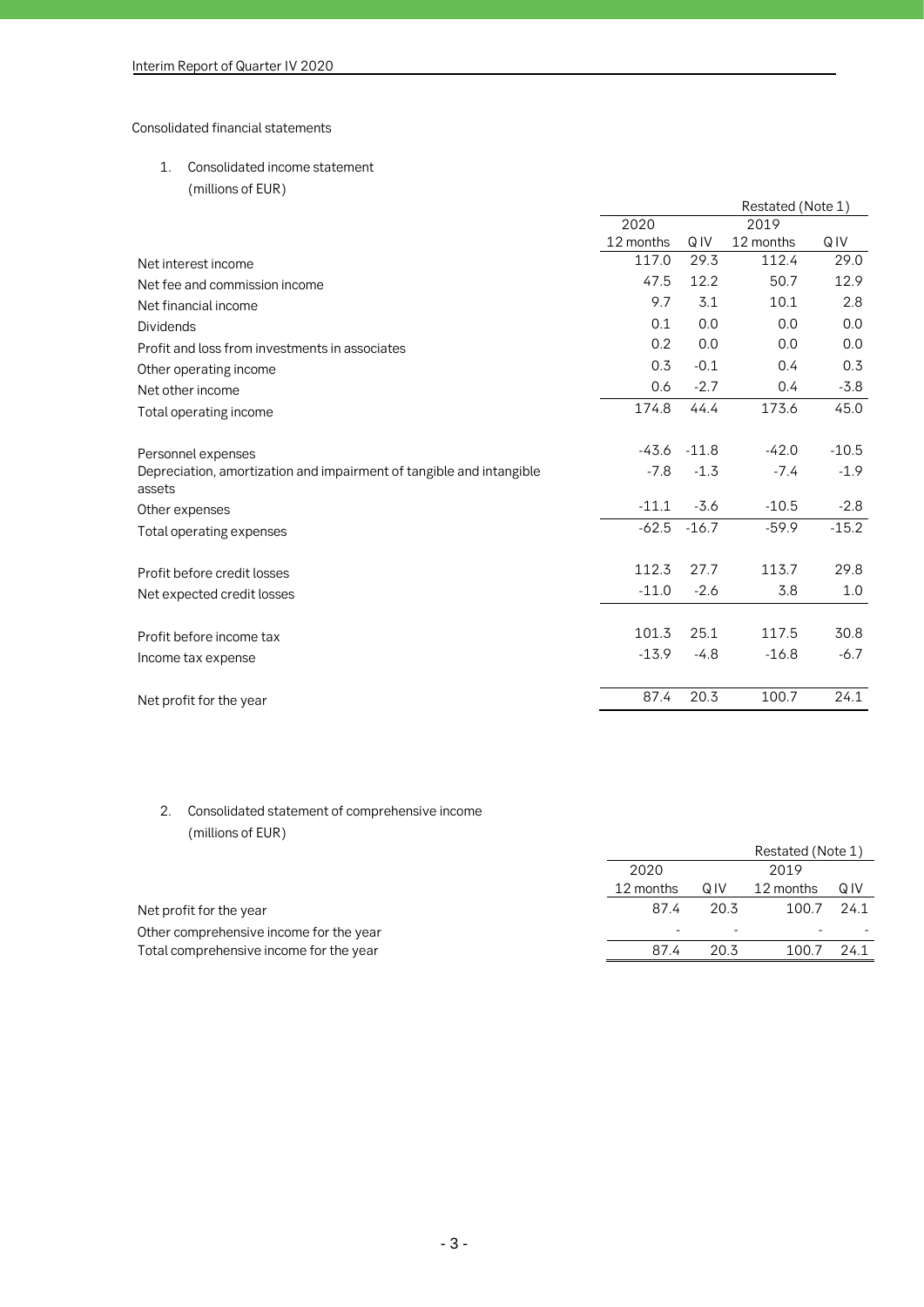# **3. Consolidated statement of financial position (millions of EUR)**

|                                                     |         | Restated              |
|-----------------------------------------------------|---------|-----------------------|
|                                                     |         | (Note 1)              |
|                                                     |         | 31/12/2020 31/12/2019 |
| Assets                                              |         |                       |
| Cash and balances with central bank                 | 493.2   | 844.1                 |
| Loans to credit institutions                        | 765.7   | 66.0                  |
| Loans to the public                                 | 5,908.0 | 5,706.9               |
| Debt securities                                     | 227.1   | 159.2                 |
| Derivatives                                         | 6.6     | 6.1                   |
| Equity instruments                                  | 9.6     | 13.4                  |
| Investments in associates                           | 1.4     | 1.2                   |
| Intangible assets                                   | 5.0     | 5.1                   |
| Property, plant and equipment                       | 10.6    | 10.6                  |
| Right of use assets                                 | 18.0    | 20.4                  |
| Other financial assets                              | 28.2    | 11.1                  |
| Other non-financial assets                          | 16.5    | 19.4                  |
| <b>Total assets</b>                                 | 7,489.9 | 6,863.5               |
| Liabilities and equity                              |         |                       |
| Liabilities                                         |         |                       |
| Deposits from central banks and credit institutions | 1,002.7 | 1,212.3               |
| Deposits and borrowings from the public             | 5,273.8 | 4,446.1               |
| Derivatives                                         | 7.9     | 7.8                   |
| Current income tax liabilities                      | 9.0     | 6.9                   |
| Deferred income tax liabilities                     | 5.3     | 9.7                   |
| Provisions                                          | 4.5     | 3.3                   |
| Other liabilities                                   | 108.8   | 104.1                 |
| Accrued expenses and prepaid income                 | 30.2    | 13.6                  |
| <b>Total liabilities</b>                            | 6,442.2 | 5,803.8               |
| Equity                                              |         |                       |
| Share capital                                       | 42.5    | 42.5                  |
| Share premium                                       | 86.3    | 86.3                  |
| Other reserves                                      | 19.4    | 19.4                  |
| Retained earnings                                   | 899.5   | 911.5                 |
| Total equity                                        | 1,047.7 | 1,059.7               |
| Total liabilities and equity                        | 7,489.9 | 6,863.5               |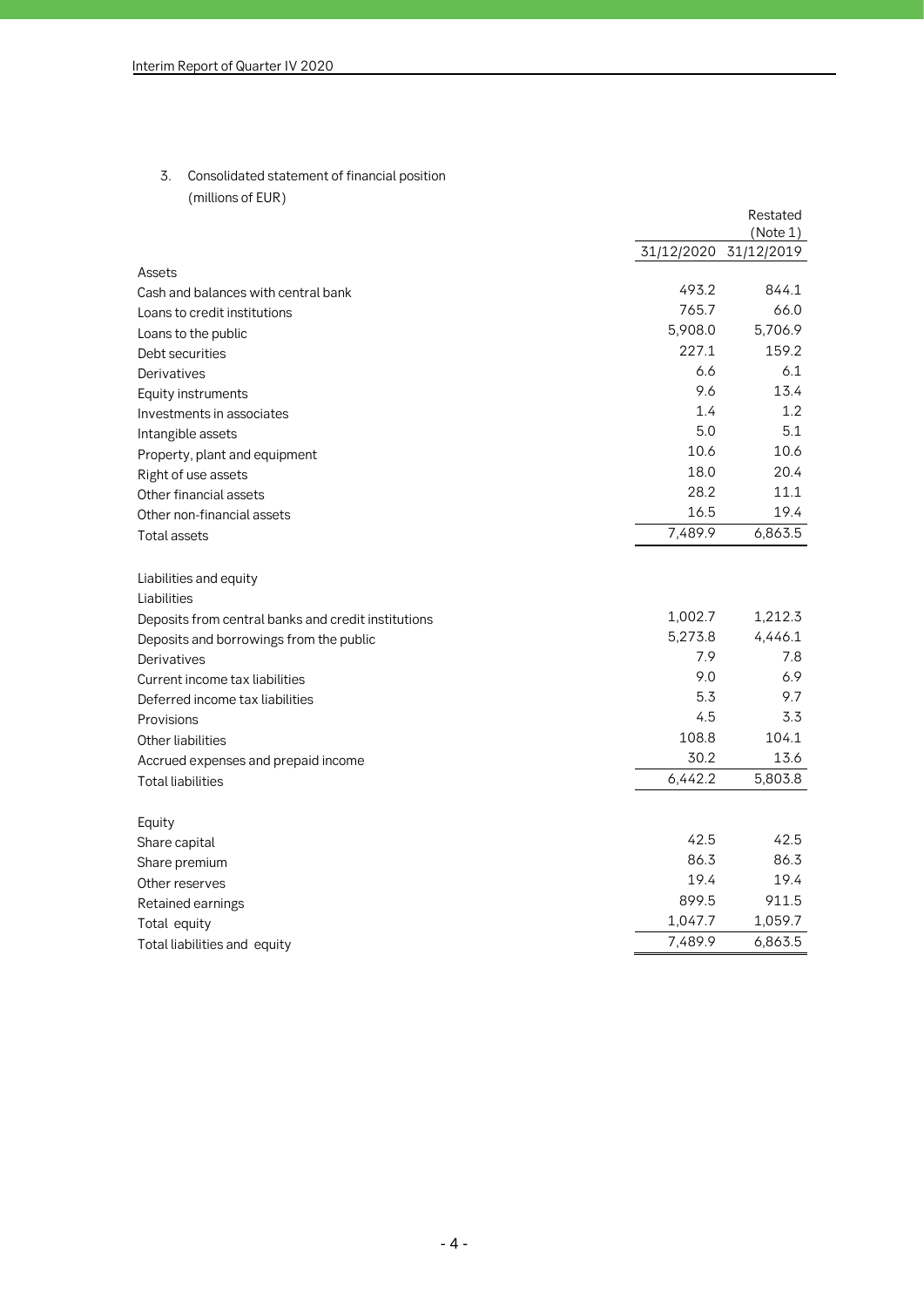# **4. Changes in consolidated shareholders' equity (millions of EUR)**

|                                                    | Share   |         | Other                    |          |             |
|----------------------------------------------------|---------|---------|--------------------------|----------|-------------|
|                                                    | capital | Share   | reserves                 | Retained | Total       |
|                                                    |         | premium |                          | earnings | equity      |
|                                                    |         |         |                          |          |             |
| Balance at 31 December 2018                        | 42,5    | 86,3    | 19,4                     | 885,4    | 1033,6      |
| Effect of applying IFRS16 *                        |         |         | 0,0                      | $-2,0$   | $-2,0$      |
| Effect of changes in accounting treatment (Note 1) |         |         | $\overline{a}$           | $-10,2$  | $-10,2$     |
| Balance at 1 January 2019 (restated)               | 42,5    | 86,3    | 19,4                     | 873,2    | 1 0 2 1 , 4 |
| Net profit for the year (restated)                 |         |         |                          | 100,7    | 100,7       |
| Total comprehensive income for the period          |         |         | $\overline{\phantom{0}}$ | 100,7    | 100,7       |
| <b>Dividends</b>                                   |         |         |                          | $-63,0$  | $-63,0$     |
| Other**                                            |         |         |                          | 0,6      | 0,6         |
| Balance at 31 December 2019 (restated)             | 42,5    | 86,3    | 19,4                     | 911,5    | 1059,7      |
| Balance at 1 January 2020 (restated)               | 42,5    | 86,3    | 19,4                     | 911,5    | 1059,7      |
| Net profit for the year                            |         |         |                          | 87,4     | 87,4        |
| Total comprehensive income for the period          |         |         |                          | 87,4     | 87,4        |
| <b>Dividends</b>                                   |         |         | $\overline{\phantom{0}}$ | $-100,0$ | $-100,0$    |
| Other**                                            |         |         |                          | 0,6      | 0,6         |
| Balance at 31 December 2020                        | 42,5    | 86,3    | 19,4                     | 899,5    | 1 0 4 7, 7  |

**\*IFRS 16 Leases is applied from 1 January 2019**

# **5. Consolidated cash flow statement (millions of EUR)**

|                                                    |           | Restated  |
|----------------------------------------------------|-----------|-----------|
|                                                    |           | (Note 1)  |
|                                                    | 2020      | 2019      |
|                                                    | 12 months | 12 months |
| Cash flow from operating activities                | 408.4     | $-169.3$  |
| Cash flow from investment activities               | $-71.7$   | $-63.4$   |
| Cash flow from financing activities                | $-104.7$  | -67.9     |
| Net change in cash and cash equivalents            | 232.0     | -300.6    |
| Cash and cash equivalents at the beginning of year | 850.0     | 1,150.6   |
| Net change in cash and cash equivalents            | 232.0     | -300.6    |
| Cash and cash equivalents at the end of period     | 1,082.0   | 850.0     |